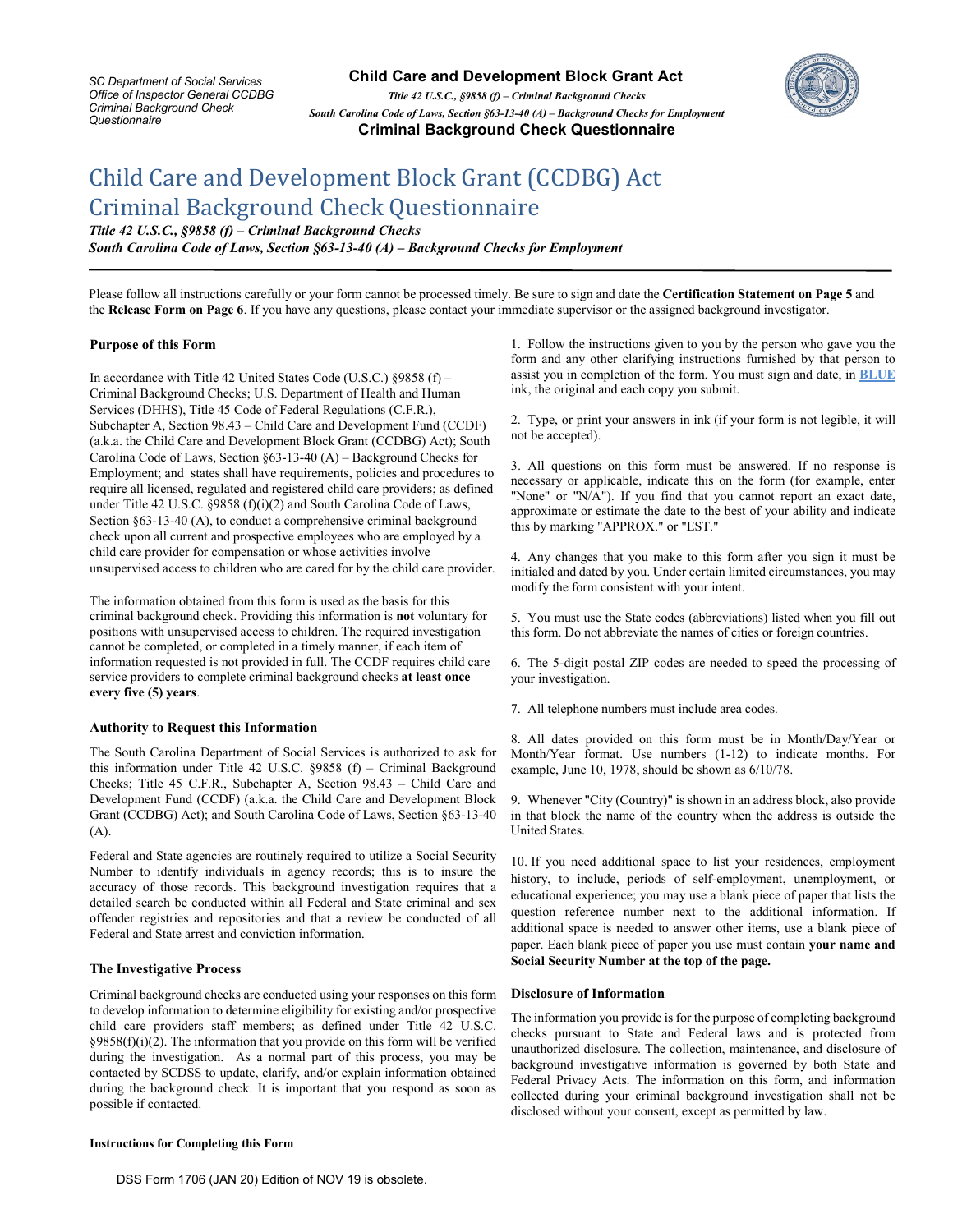## **Final Determination on Your Eligibility**

The SCDSS will only provide the detailed results of your criminal background check to you. The child care provider will receive your results in the form of a written statement that indicates whether you as an existing or prospective child care staff member are eligible or ineligible for employment. The child care provider will not receive any information regarding your disqualifying crime.

If you are one of those individuals subject to a criminal conviction screening, you will be provided the opportunity to submit additional information within a specified timeframe, in the event a criminal conviction requires clarification or results in an unfavorable outcome, such as ineligibility for employment.

Final decisions resulting in an ineligibility status, will be provided in a written statement to you that will include information related to each disqualifying crime. You will also be given notice of the opportunity to appeal. An ineligible existing or prospective child care staff member will receive instructions about how to complete the appeals process if the child care staff member wishes the accuracy or completeness of the information contained within such member's criminal background report.

If you, as an existing or prospective child care staff member knowingly and willfully make a materially false statement in connection with this criminal background check, you shall be determined ineligible for employment by a child care provider.

## **STATE CODES (ABBREVIATIONS)**

| Alabama                | AL | Hawaii            | HI        | Massachusetts | MA        | New Mexico        | <b>NM</b>      | South Dakota  | <b>SD</b> |
|------------------------|----|-------------------|-----------|---------------|-----------|-------------------|----------------|---------------|-----------|
| Alaska                 | AK | Idaho             | ID        | Michigan      | MI        | New York          | NY             | Tennessee     | <b>TN</b> |
| Arizona                | AZ | <b>Illinois</b>   | IL        | Minnesota     | <b>MN</b> | North Carolina    | <b>NC</b>      | Texas         | <b>TX</b> |
| Arkansas               | AR | Indiana           | IN        | Mississippi   | <b>MS</b> | North Dakota      | <b>ND</b>      | Utah          | UT        |
| California             | CA | lowa              | IA        | Missouri      | <b>MO</b> | Ohio              | OH             | Vermont       | VT        |
| Colorado               | CO | Kansas            | KS        | Montana       | MT        | Oklahoma          | OK             | Virginia      | VA        |
| Connecticut            | СT | Kentucky          | KY        | Nebraska      | <b>NE</b> | Oregon            | 0 <sub>R</sub> | Washington    | WA        |
| Delaware               | DE | Louisiana         | LA        | Nevada        | <b>NV</b> | Pennsylvania      | <b>PA</b>      | West Virginia | <b>WV</b> |
| Florida                | FL | Maine             | <b>ME</b> | New Hampshire | <b>NH</b> | Rhode Island      | R <sub>l</sub> | Wisconsin     | WI        |
| Georgia                | GA | Maryland          | <b>MD</b> | New Jersey    | <b>NJ</b> | South Carolina    | SC             | Wyoming       | <b>WY</b> |
| American Samoa         | AS | Dist. of Columbia | DC        | Guam          | GU        | Northern Marianas | <b>CM</b>      | Puerto Rico   | <b>PR</b> |
| <b>Trust Territory</b> | TT | Virgin Islands    | Vi        |               |           |                   |                |               |           |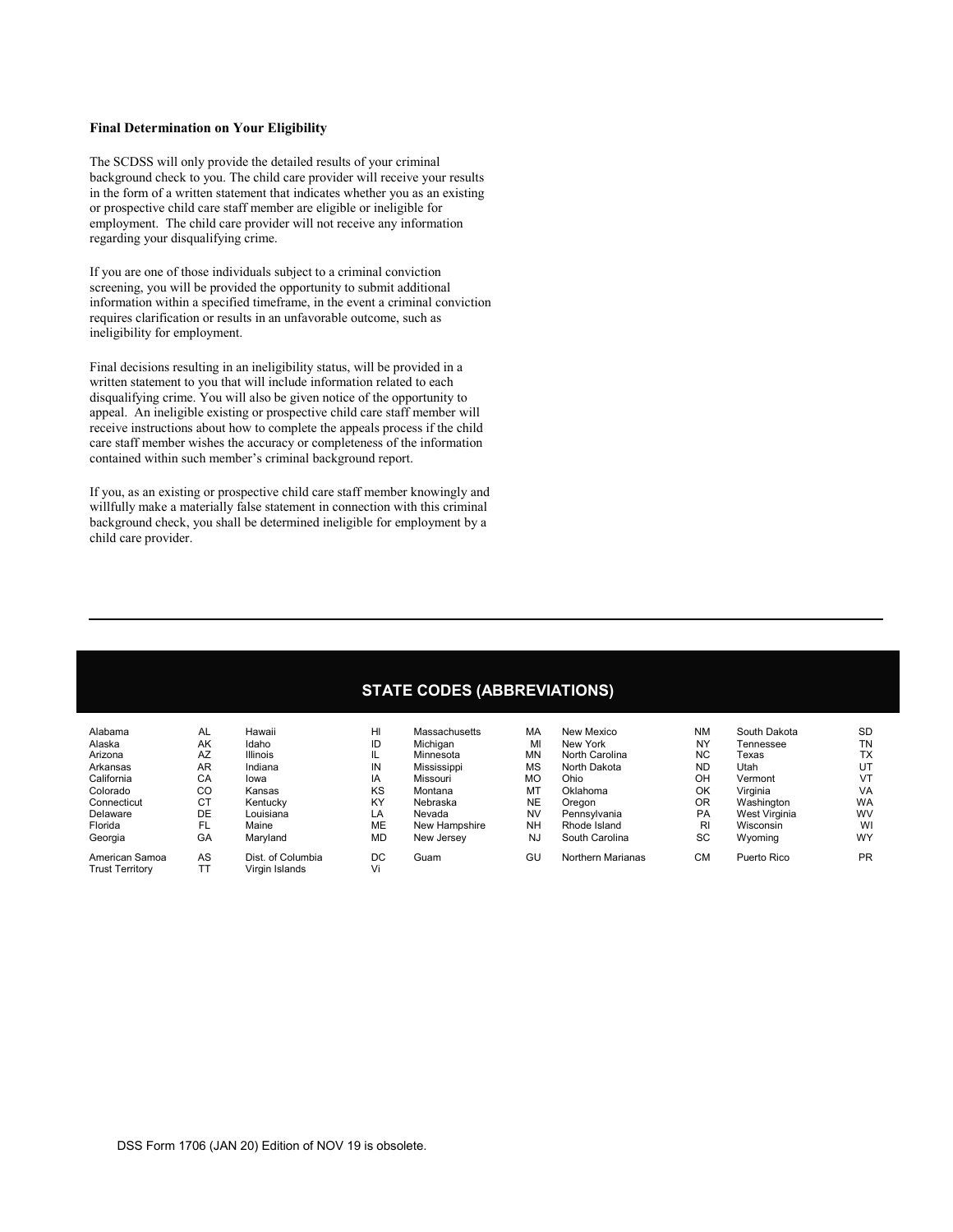*SC Department of Social Services Office of Inspector General CCDBGA Crimnal Background Check Questionnaire* 

# **Child Care and Development Block Grant Act** *Title 42 U.S.C., §9858 (f) – Criminal Background Checks* *South Carolina Code of Laws, Section §63-13-40 (A) – Background Checks for Employment*

**Criminal Background Check Questionnaire**

□ New Hire

|                                                                                                                                                                            |                                                                  |                                                                                                                                                                                                                                |                          |        |                                                                                                   |                 |  |            |                               |                          |                                     |             | Persons completing this form should begin with the questions below. |            |                              |      |            |
|----------------------------------------------------------------------------------------------------------------------------------------------------------------------------|------------------------------------------------------------------|--------------------------------------------------------------------------------------------------------------------------------------------------------------------------------------------------------------------------------|--------------------------|--------|---------------------------------------------------------------------------------------------------|-----------------|--|------------|-------------------------------|--------------------------|-------------------------------------|-------------|---------------------------------------------------------------------|------------|------------------------------|------|------------|
| А                                                                                                                                                                          | <b>FULL</b><br><b>NAME</b>                                       | $\Box$ If you are a "Jr.," "Sr.," "II," etc., enter this in the box after<br>$\Box$ If you have only initials in your name, use them and state<br>your middle name.<br>"IO". <i>D</i> If you have no middle name, enter "NMN." |                          |        |                                                                                                   |                 |  |            |                               |                          | <b>DATE OF</b><br>B<br><b>BIRTH</b> |             |                                                                     |            |                              |      |            |
|                                                                                                                                                                            | Last Name                                                        |                                                                                                                                                                                                                                | First Name               |        |                                                                                                   |                 |  |            |                               |                          |                                     | Middle Name | Jr., II, etc.                                                       | Month      | Day                          | Year |            |
| C<br><b>PLACE OF BIRTH - Use the two-letter code for the State.</b>                                                                                                        |                                                                  |                                                                                                                                                                                                                                |                          |        |                                                                                                   |                 |  |            | <b>SOCIAL SECURITY NUMBER</b> |                          |                                     |             |                                                                     |            |                              |      |            |
|                                                                                                                                                                            | City                                                             |                                                                                                                                                                                                                                |                          | County |                                                                                                   |                 |  |            | State                         |                          |                                     |             | Country (If not in the United States)                               |            |                              |      |            |
| D                                                                                                                                                                          | <b>OTHER NAMES USED:</b>                                         |                                                                                                                                                                                                                                |                          |        |                                                                                                   |                 |  |            |                               |                          |                                     |             |                                                                     |            |                              |      |            |
|                                                                                                                                                                            | Name                                                             |                                                                                                                                                                                                                                |                          |        |                                                                                                   | Month/Year      |  | Month/Year |                               | Name                     |                                     |             |                                                                     | Month/Year |                              |      | Month/Year |
|                                                                                                                                                                            | #1                                                               |                                                                                                                                                                                                                                |                          |        | To                                                                                                |                 |  | #3         |                               |                          | To                                  |             |                                                                     |            |                              |      |            |
|                                                                                                                                                                            | Name                                                             |                                                                                                                                                                                                                                |                          |        | Month/Year<br>Month/Year<br>Name                                                                  |                 |  |            |                               | Month/Year<br>Month/Year |                                     |             |                                                                     |            |                              |      |            |
|                                                                                                                                                                            | #2                                                               |                                                                                                                                                                                                                                |                          |        |                                                                                                   | To              |  |            | #4                            |                          |                                     |             |                                                                     | To         |                              |      |            |
|                                                                                                                                                                            | E OTHER<br><b>IDENTIFYING</b><br><b>INFORMATION</b>              |                                                                                                                                                                                                                                | Height (feet and inches) |        |                                                                                                   | Weight (pounds) |  | Hair Color |                               |                          |                                     |             | Eye Color                                                           |            | Sex (mark one box)<br>Female | Male |            |
| Work (include Area Code and extension)<br>Home (include area code)<br><b>F TELEPHONE</b><br>$\Box$ Day<br>$\Box$ Day<br><b>NUMBERS</b><br>$\Box$ Night (<br>$\Box$ Night ( |                                                                  |                                                                                                                                                                                                                                |                          |        |                                                                                                   |                 |  |            |                               |                          |                                     |             |                                                                     |            |                              |      |            |
| <b>G1 CITIZENSHIP</b><br>Mark the box at the right that reflects                                                                                                           |                                                                  |                                                                                                                                                                                                                                |                          |        | I am a U.S. citizen or national by birth in the U.S. or U.S. territory/possession. Answer items b |                 |  |            |                               |                          | Your Mother's Maiden Name           |             |                                                                     |            |                              |      |            |
|                                                                                                                                                                            | your current citizenship status, and<br>follow its instructions. |                                                                                                                                                                                                                                |                          |        | am a U.S. citizen, but I was NOT born in the U.S. Answer items b, c and d                         |                 |  |            |                               |                          |                                     |             |                                                                     |            |                              |      |            |
|                                                                                                                                                                            |                                                                  |                                                                                                                                                                                                                                |                          |        | I am not a U.S. citizen. Answer items b and e                                                     |                 |  |            |                               |                          |                                     |             |                                                                     |            |                              |      |            |
|                                                                                                                                                                            | <b>G2 FACILITY LICENSE NUMBER</b>                                |                                                                                                                                                                                                                                |                          |        |                                                                                                   |                 |  |            |                               |                          |                                     |             |                                                                     |            |                              |      |            |
|                                                                                                                                                                            | <b>G2 FACILITY NAME</b>                                          |                                                                                                                                                                                                                                |                          |        |                                                                                                   |                 |  |            |                               |                          |                                     |             |                                                                     |            |                              |      |            |
|                                                                                                                                                                            | <b>FACILITY ADDRESS</b>                                          |                                                                                                                                                                                                                                |                          |        |                                                                                                   |                 |  |            |                               |                          |                                     |             |                                                                     |            |                              |      |            |
| <b>STREET ADDRESS</b>                                                                                                                                                      |                                                                  |                                                                                                                                                                                                                                |                          |        |                                                                                                   |                 |  |            |                               |                          |                                     |             |                                                                     |            |                              |      |            |
|                                                                                                                                                                            | CITY, STATE, ZIP CODE                                            |                                                                                                                                                                                                                                |                          |        |                                                                                                   |                 |  |            |                               |                          |                                     |             |                                                                     |            |                              |      |            |
|                                                                                                                                                                            |                                                                  |                                                                                                                                                                                                                                |                          |        |                                                                                                   |                 |  |            |                               |                          |                                     |             |                                                                     |            |                              |      |            |

**Enter your Social Security Number before going to the next page**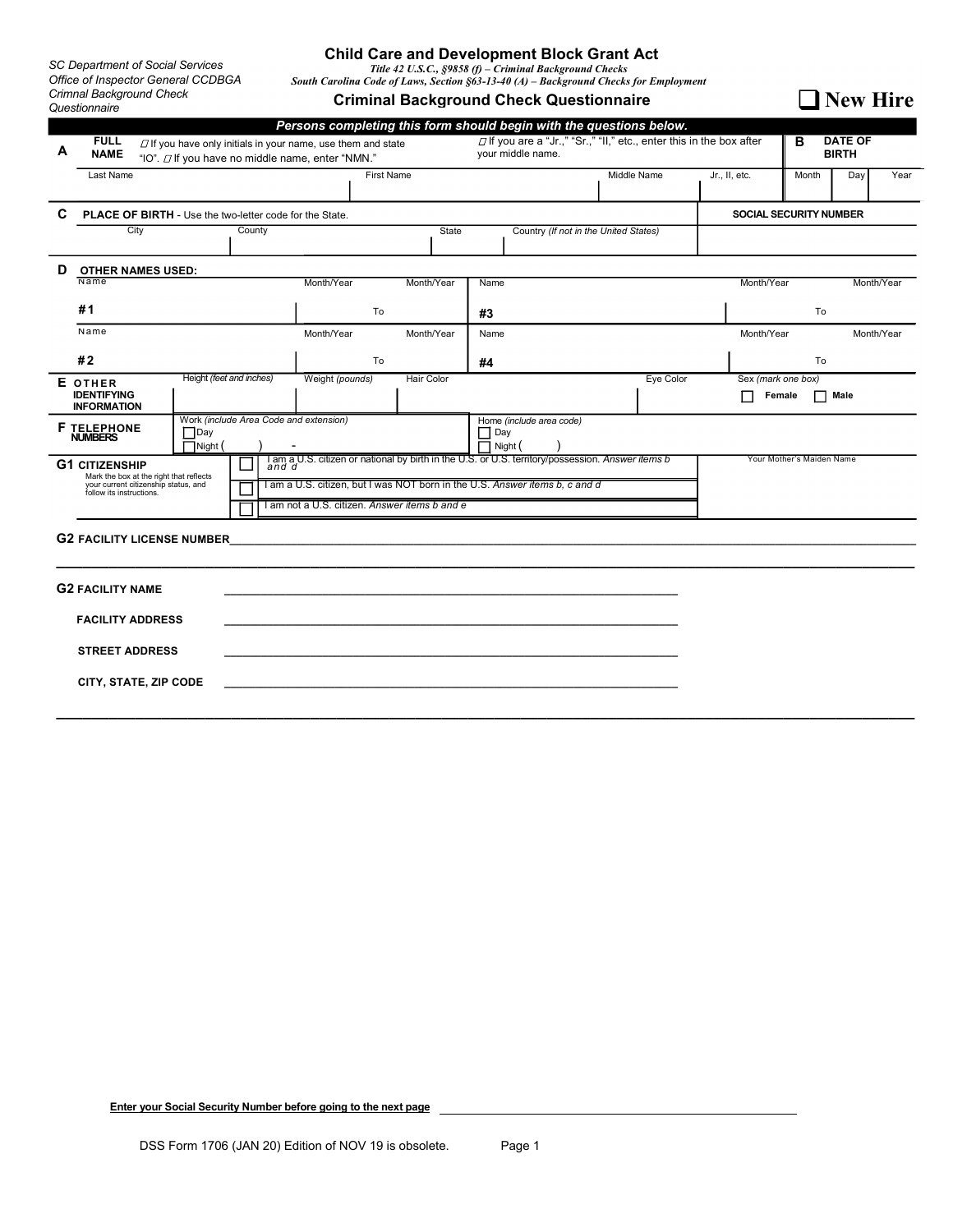## **H WHERE YOU HAVE LIVED**

List the places where you have lived, beginning with the most recent (#1) and working back five (5) years. All periods must be accounted for in your list. Be sure to indicate the<br>actual physical location of your residence, For military assignments, be sure to specify your location as closely as possible. For example, do not list only your base or ship, list your barracks number or home port. You may omit temporary military duty locations under 90 days (list your permanent address instead), and you should use your APO/FPO address if you lived overseas. If additional space is needed, please list on additional paper.

| Month/Year |    | Month/Year | <b>Street Address</b> | Apt. # | City (Country) | State | <b>ZIP Code</b> |
|------------|----|------------|-----------------------|--------|----------------|-------|-----------------|
| #1         | To | Present    |                       |        |                |       |                 |
| Month/Year |    | Month/Year | <b>Street Address</b> | Apt. # | City (Country) | State | <b>ZIP Code</b> |
| #2         | To |            |                       |        |                |       |                 |
| Month/Year |    | Month/Year | <b>Street Address</b> | Apt. # | City (Country) | State | ZIP Code        |
| #3         | To |            |                       |        |                |       |                 |
| Month/Year |    | Month/Year | <b>Street Address</b> | Apt. # | City (Country) | State | <b>ZIP Code</b> |
| #4         | To |            |                       |        |                |       |                 |
| Month/Year |    | Month/Year | <b>Street Address</b> | Apt. # | City (Country) | State | ZIP Code        |
| #5         | To |            |                       |        |                |       |                 |
| Month/Year |    | Month/Year | <b>Street Address</b> | Apt. # | City (Country) | State | <b>ZIP Code</b> |
| #6         | To |            |                       |        |                |       |                 |
| Month/Year |    | Month/Year | <b>Street Address</b> | Apt. # | City (Country) | State | ZIP Code        |
| #7         | To |            |                       |        |                |       |                 |
| Month/Year |    | Month/Year | <b>Street Address</b> | Apt. # | City (Country) | State | ZIP Code        |
| #8         | To |            |                       |        |                |       |                 |
| Month/Year |    | Month/Year | <b>Street Address</b> | Apt. # | City (Country) | State | <b>ZIP Code</b> |
| #9         | To |            |                       |        |                |       |                 |
| Month/Year |    | Month/Year | <b>Street Address</b> | Apt. # | City (Country) | State | <b>ZIP Code</b> |
| #10        | To |            |                       |        |                |       |                 |
| Month/Year |    | Month/Year | <b>Street Address</b> | Apt. # | City (Country) | State | ZIP Code        |
| #11        | To |            |                       |        |                |       |                 |
| Month/Year |    | Month/Year | <b>Street Address</b> | Apt. # | City (Country) | State | ZIP Code        |
| #12        | To |            |                       |        |                |       |                 |

**Enter your Social Security Number before going to the next page**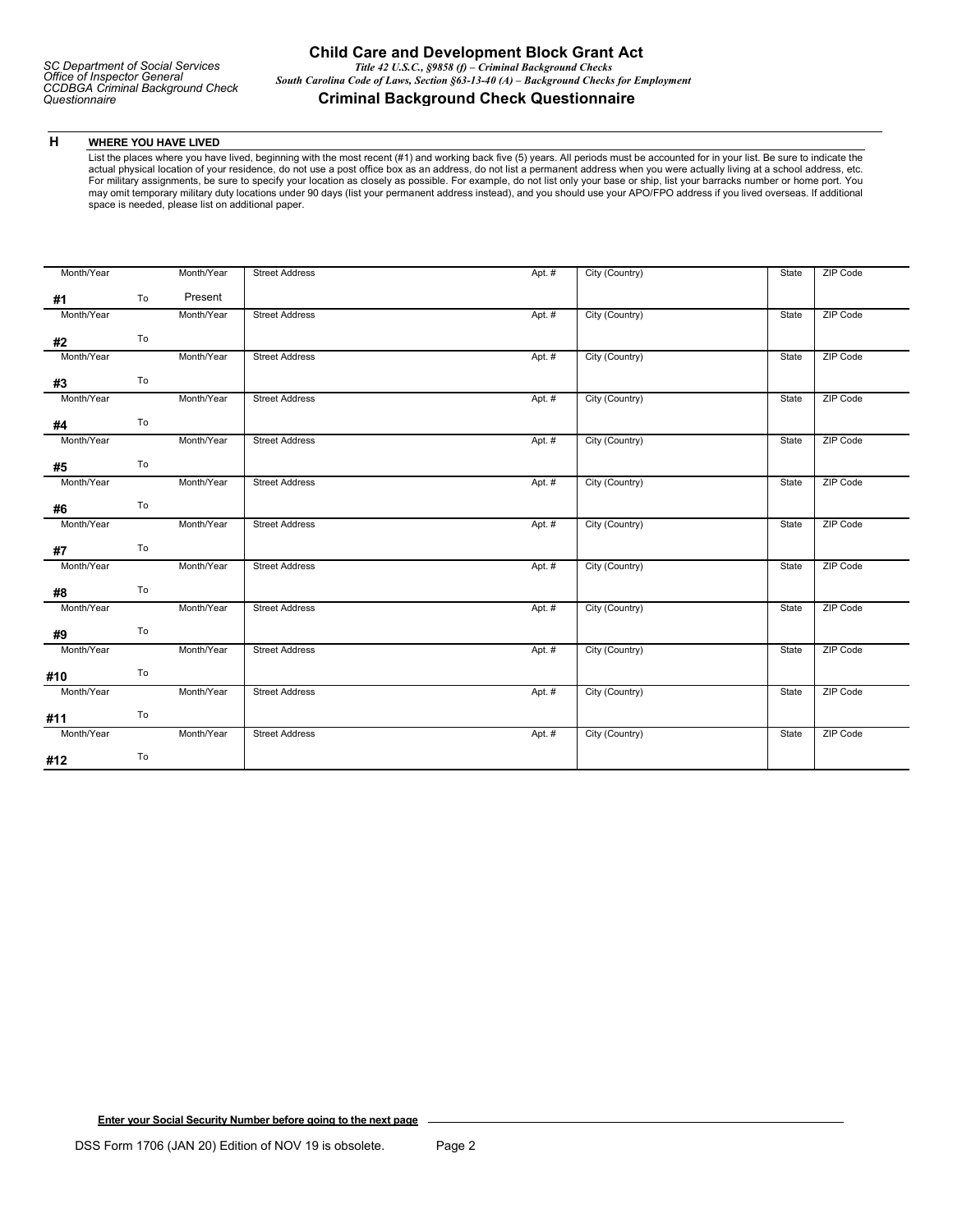

**i CRIMINAL ARREST HISTORY** 

| YOUR POLICE RECORD (Do not include anything that happened before your 18th birthday.)                                  |                                                                                                                              |  |  |  |  |  |  |
|------------------------------------------------------------------------------------------------------------------------|------------------------------------------------------------------------------------------------------------------------------|--|--|--|--|--|--|
| Have you been arrested for, charged with, or convicted of any offense(s)? (Leave out traffic fines of less than \$150. |                                                                                                                              |  |  |  |  |  |  |
| If you answered "Yes," explain your answer(s) in the space provided.                                                   |                                                                                                                              |  |  |  |  |  |  |
| Month/Year                                                                                                             | Offense<br>Law Enforcement Authority/Court (Include City and county/country if outside U.S.)<br><b>Action Taken</b><br>State |  |  |  |  |  |  |
|                                                                                                                        |                                                                                                                              |  |  |  |  |  |  |
|                                                                                                                        |                                                                                                                              |  |  |  |  |  |  |
|                                                                                                                        |                                                                                                                              |  |  |  |  |  |  |
|                                                                                                                        |                                                                                                                              |  |  |  |  |  |  |
|                                                                                                                        |                                                                                                                              |  |  |  |  |  |  |
|                                                                                                                        |                                                                                                                              |  |  |  |  |  |  |
|                                                                                                                        |                                                                                                                              |  |  |  |  |  |  |

After completing this form and any attachments, you should review your answers to all questions to make sure the form is complete and accurate, and then sign and date the following certification and sign and date the release on **page 6.**

## **Certification That My Answers Are True**

My statements on this form, and any attachments to it, are true, complete, and correct to the best of my knowledge and belief and are made in good faith. I understand that a knowing and willful false statement on this form can be punished by fine or imprisonment or both. Enter your Social Security Number before going to the next page

Signature *(Sign in BLUE Ink) Date*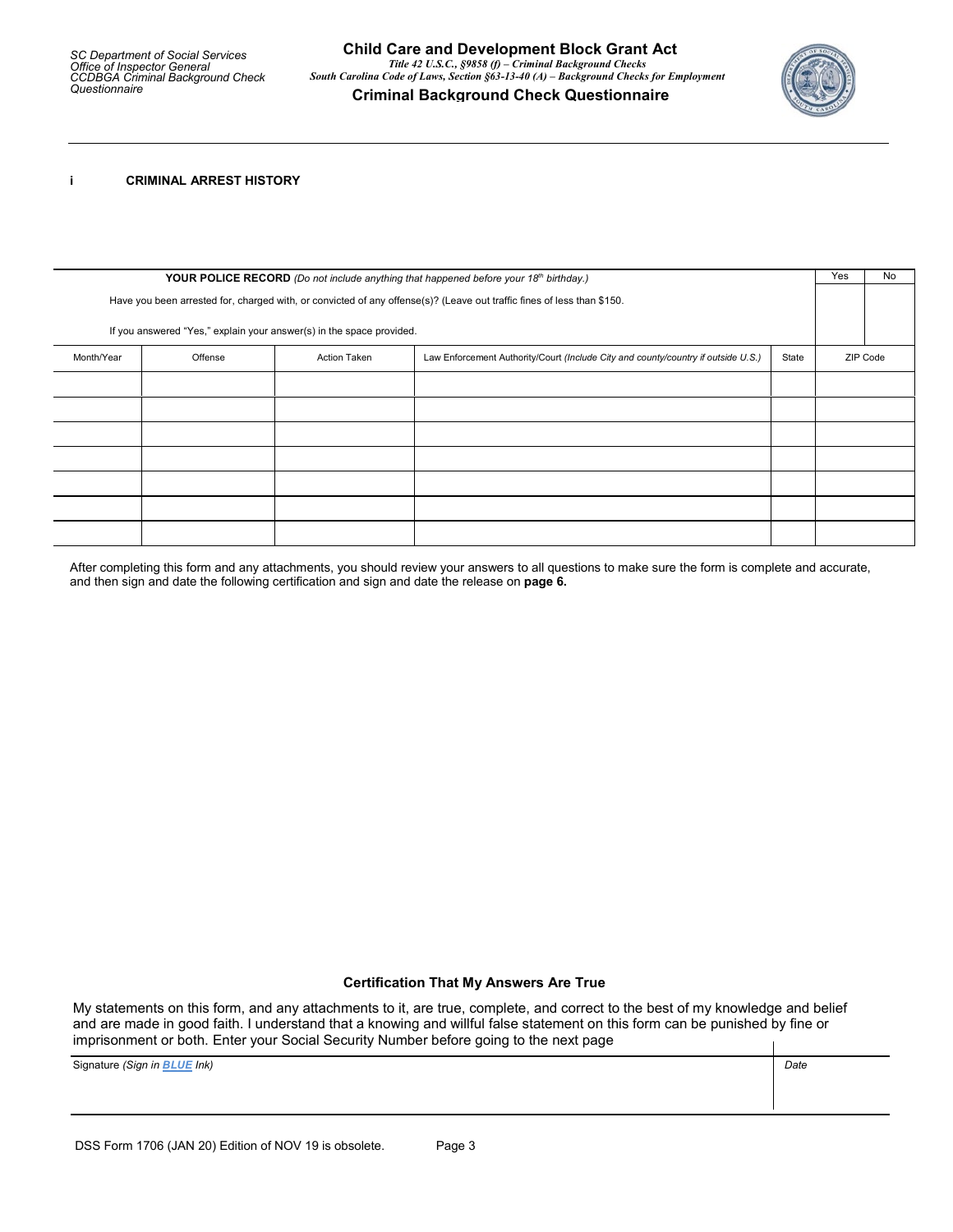*SC Department of Social Services Office of Inspector General CCDBGA Criminal Background Check Questionnaire* 



## **AUTHORIZATION FOR RELEASE OF INFORMATION**

*(Please read this authorization to release information carefully, then sign and date it in BLUE ink.)*

**I Authorize** an investigator, or other duly authorized representative, of the South Carolina Department of Social Services (SCDSS), Office of Inspector General pursuant to Federal and State laws, to obtain any information relating to my activities from individuals, schools, residential management agents, employers, criminal justice agencies, or other sources of information. This information may include, but is not limited to, my residential, employment history, public safety agency contacts or investigations, and/or criminal history record information. I authorize the investigator or duly accredited representative conducting my criminal background check will provide the results of my criminal background check to the child care provider who submitted the request to the SCDSS in the form of a written statement. The statement provided by the SCDSS will indicate whether I, as an existing or prospective child care employee, am eligible or ineligible for employment in accordance with federal and state laws.

This will be accomplished without revealing any disqualifying criminal history information or any other related information regarding that individual pursuant to Title 42 U.S.C. §9858 (f) – Criminal Background Checks; Title 45 C.F.R., Subchapter A, Section 98.43 – Child Care and Development Fund (CCDF) (a.k.a. the Child Care and Development Block Grant (CCDBG) Act); and South Carolina Code of Laws, Section §63-13-40 (A) – Background Checks for Employment.

**I Further Authorize** an investigator or other duly accredited representative of the South Carolina Department of Social Services, Office of Inspector General to request criminal record information about me from criminal justice agencies for the purpose of determining my eligibility to deliver CCDF services, as an employee of a child care provider for compensation or as an individual whose activities involve unsupervised access to children who are cared for by the referenced child care provider. I understand that I may request a copy of such records, as may be available to me under the law.

**I Understand** that the information released by records custodians and sources of information is for official use by the South Carolina Department of Social Services for the purposes provided in Title 42 U.S.C. §9858 (f) – Criminal Background Checks; Title 45 C.F.R., Subchapter A, Section 98.43 – Child Care and Development Fund (CCDF) (a.k.a. the Child Care and Development Block Grant (CCDBG) Act); and South Carolina Code of Laws, Section §63-13-40 (A) – Background Checks for Employment; and that it may be redisclosed by the South Carolina Department of Social Services only as authorized by law.

Copies of this authorization that show my signature are as valid as the original release signed by me. This authorization is valid from the date signed.

Signature *(Sign in BLUE Ink) Date*